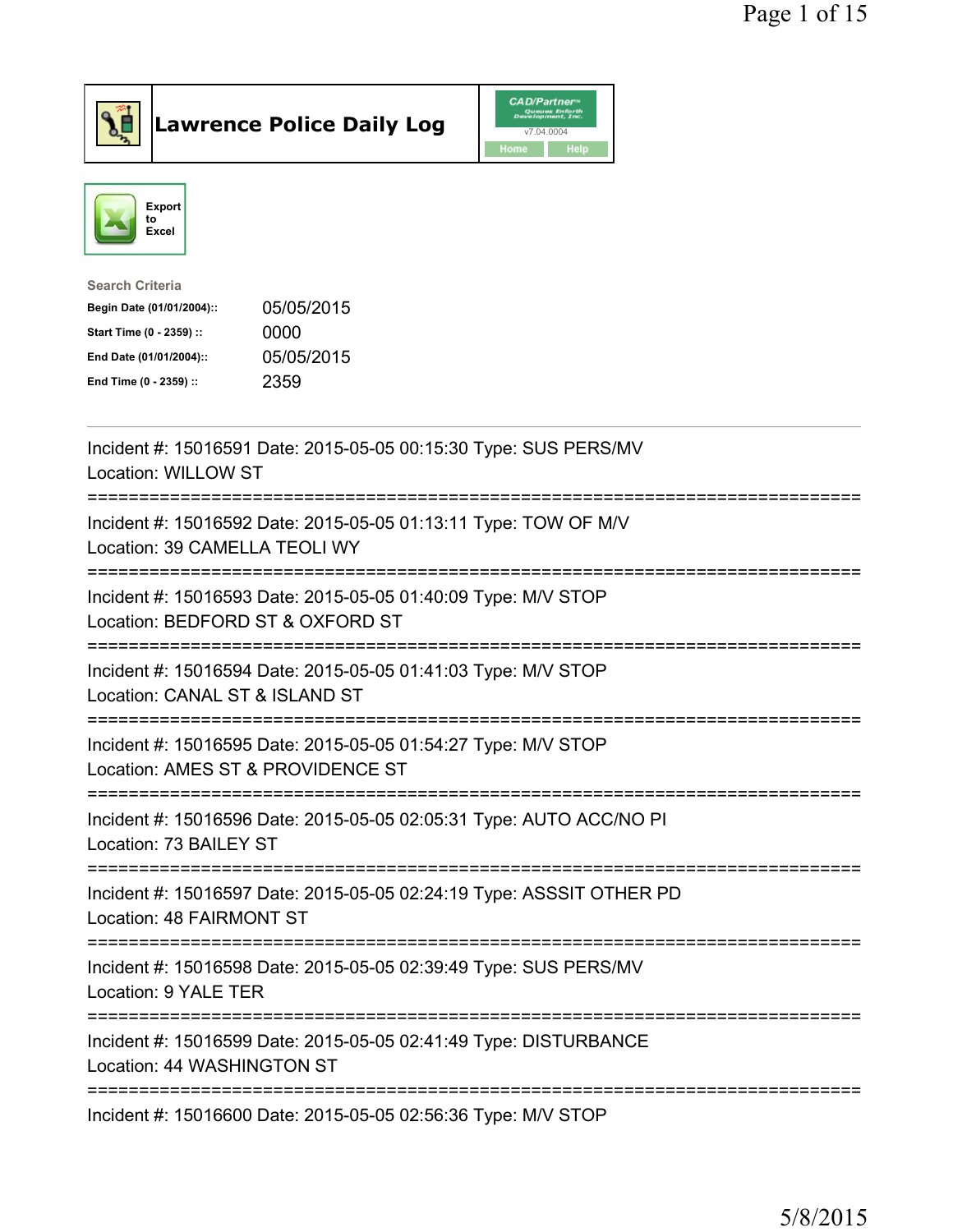Location: 9 YALE TER ============================== Incident #: 15016601 Date: 2015-05-05 03:23:03 Type: ALARM/HOLD Location: BOSTON MARKET / 435 WINTHROP AV =========================================================================== Incident #: 15016602 Date: 2015-05-05 04:30:13 Type: ALARMS Location: LEONARD SCHOOL / 60 ALLEN ST =========================================================================== Incident #: 15016603 Date: 2015-05-05 05:30:16 Type: DOMESTIC/PAST Location: 206 LAWRENCE =========================================================================== Incident #: 15016604 Date: 2015-05-05 05:54:53 Type: SUS PERS/MV Location: 10 EMBANKMENT RD =========================================================================== Incident #: 15016605 Date: 2015-05-05 06:43:09 Type: SUICIDE ATTEMPT Location: 206 BRUCE ST FL 2 =========================================================================== Incident #: 15016606 Date: 2015-05-05 07:02:19 Type: ALARMS Location: LAWRENCE BOYS + GIRLS CLUB / 136 WATER ST =========================================================================== Incident #: 15016607 Date: 2015-05-05 07:14:49 Type: M/V STOP Location: ANDOVER ST & CARLETON ST =========================================================================== Incident #: 15016608 Date: 2015-05-05 07:27:25 Type: M/V STOP Location: S BROADWAY & SHATTUCK ST =========================================================================== Incident #: 15016609 Date: 2015-05-05 07:29:31 Type: DISTURBANCE Location: 130 BAILEY ST =========================================================================== Incident #: 15016610 Date: 2015-05-05 07:33:25 Type: DISORDERLY Location: 25 SPRINGFIELD ST FL 3 ============================== Incident #: 15016611 Date: 2015-05-05 07:50:59 Type: ALARMS Location: NEW ENGLAND CONF UNITED METHOD / 276 ESSEX ST =========================================================================== Incident #: 15016612 Date: 2015-05-05 07:51:46 Type: HIT & RUN M/V Location: 109 SHAWSHEEN RD =========================================================================== Incident #: 15016613 Date: 2015-05-05 08:01:54 Type: LARCENY/MV/PAST Location: 3 CLEVELAND ST =========================================================================== Incident #: 15016615 Date: 2015-05-05 08:09:33 Type: DISORDERLY Location: 4 BUNKERHILL ST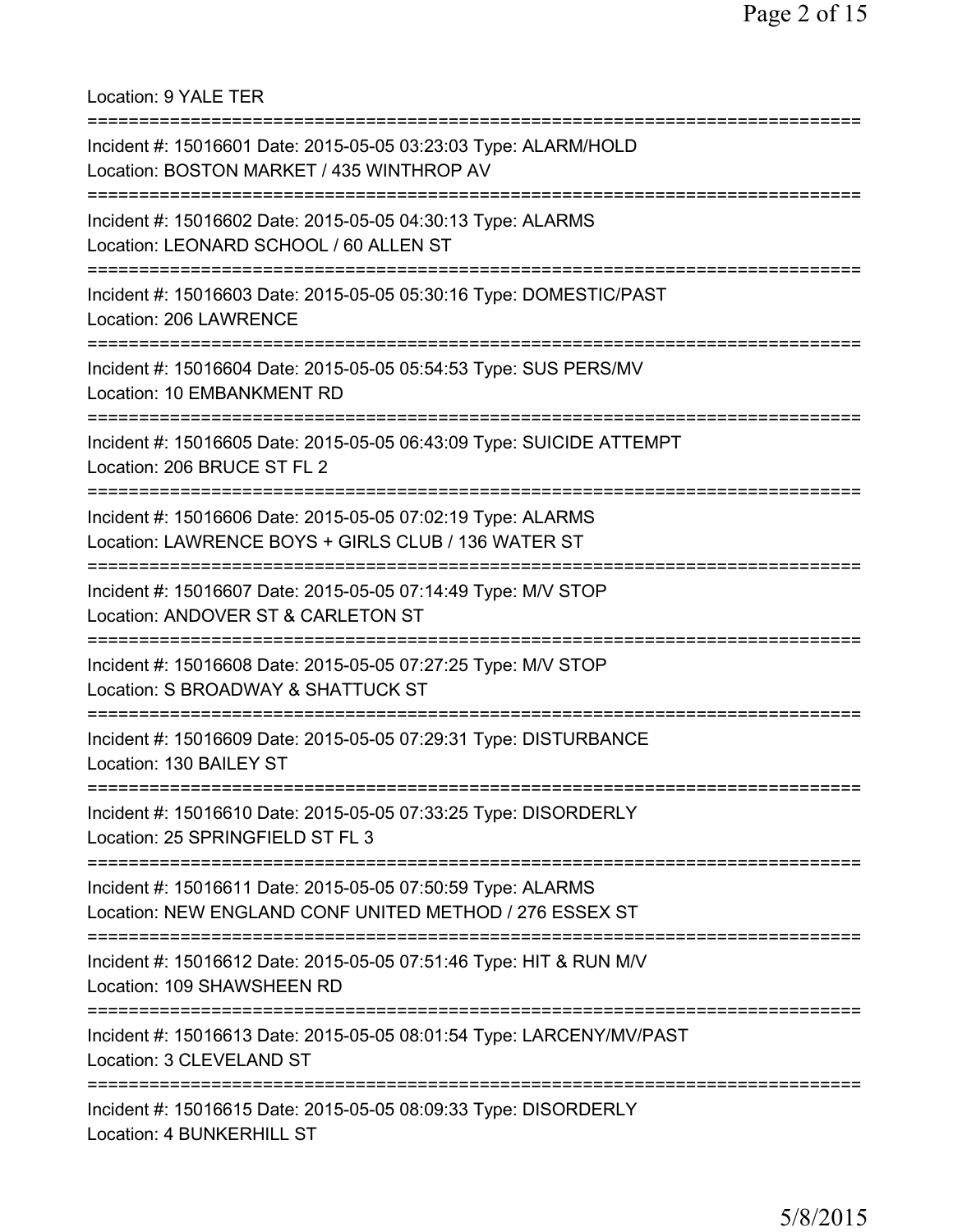| Incident #: 15016614 Date: 2015-05-05 08:10:13 Type: DOMESTIC/PAST<br>Location: 58 CHESTER ST #3                                       |
|----------------------------------------------------------------------------------------------------------------------------------------|
| Incident #: 15016616 Date: 2015-05-05 08:24:08 Type: HIT & RUN M/V<br>Location: 26 EXTER ST                                            |
| Incident #: 15016617 Date: 2015-05-05 09:02:40 Type: GENERAL SERV<br>Location: MALCO ELECTRONICS / 5 WOLCOTT AV                        |
| Incident #: 15016618 Date: 2015-05-05 09:05:11 Type: TOW OF M/V<br>Location: SAUNDERS ST & THORNDIKE ST<br>=========================== |
| Incident #: 15016619 Date: 2015-05-05 09:10:30 Type: A&B PAST<br>Location: 16 BEACON ST #17                                            |
| Incident #: 15016620 Date: 2015-05-05 09:35:16 Type: PARK & WALK<br>Location: BRADFORD ST & BROADWAY                                   |
| Incident #: 15016621 Date: 2015-05-05 09:35:40 Type: INVESTIGATION<br>Location: 70 N PARISH RD                                         |
| Incident #: 15016622 Date: 2015-05-05 09:46:22 Type: MAL DAMAGE<br>Location: 63 SWAN ST                                                |
| Incident #: 15016623 Date: 2015-05-05 09:52:28 Type: WARRANT SERVE<br>Location: 199 WILLOW ST                                          |
| Incident #: 15016624 Date: 2015-05-05 10:04:14 Type: M/V STOP<br>Location: 80 INMAN ST                                                 |
| Incident #: 15016626 Date: 2015-05-05 10:06:19 Type: MAL DAMAGE<br>Location: 75 SHAWSHEEN RD                                           |
| Incident #: 15016625 Date: 2015-05-05 10:07:07 Type: M/V STOP<br>Location: APPLETON ST & ESSEX ST                                      |
| Incident #: 15016627 Date: 2015-05-05 10:09:11 Type: SPECIAL CHECK<br>Location: 676 LOWELL ST                                          |
| Incident #: 15016628 Date: 2015-05-05 10:20:11 Type: SPECIAL CHECK<br>Location: 30 MORTON ST                                           |
|                                                                                                                                        |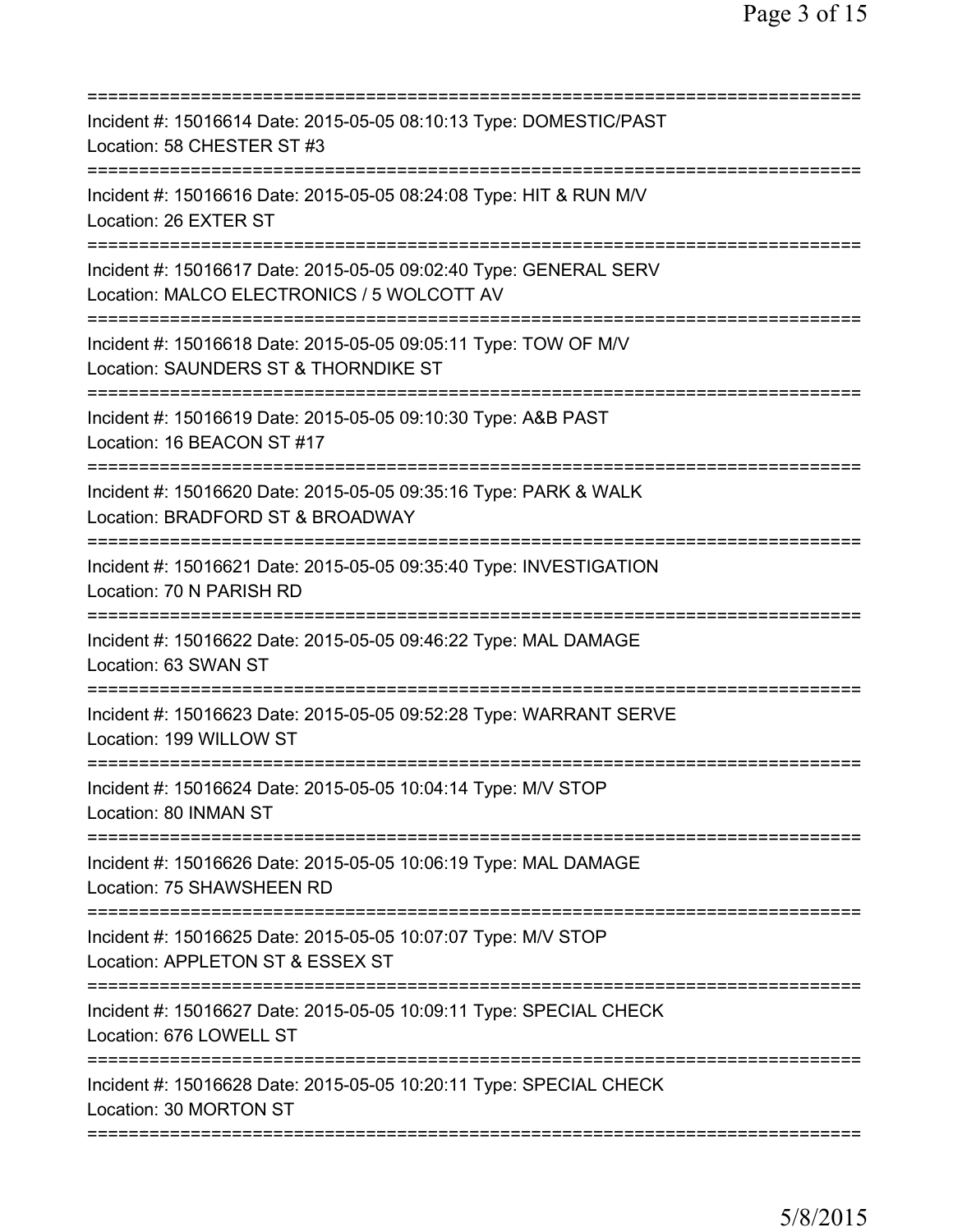| Incident #: 15016629 Date: 2015-05-05 10:24:19 Type: INVESTIGATION<br>Location: 233 HAVERHILL ST                      |
|-----------------------------------------------------------------------------------------------------------------------|
| Incident #: 15016630 Date: 2015-05-05 10:25:08 Type: M/V STOP<br>Location: 17 EXETER ST                               |
| Incident #: 15016631 Date: 2015-05-05 10:27:57 Type: M/V STOP<br>Location: 257 ESSEX ST                               |
| Incident #: 15016632 Date: 2015-05-05 10:33:41 Type: 209A/SERVE<br>Location: 265 JACKSON ST                           |
| Incident #: 15016633 Date: 2015-05-05 10:41:59 Type: 209A/SERVE<br>Location: 209 JACKSON ST                           |
| Incident #: 15016634 Date: 2015-05-05 10:42:44 Type: TOW OF M/V<br>Location: 42 SUMMER ST                             |
| Incident #: 15016635 Date: 2015-05-05 10:48:53 Type: SPECIAL CHECK<br>Location: 12 DORCHESTER ST                      |
| Incident #: 15016637 Date: 2015-05-05 10:51:43 Type: ALARM/BURG<br>Location: 6 WOOD WY                                |
| =====================<br>Incident #: 15016636 Date: 2015-05-05 10:52:07 Type: M/V STOP<br>Location: 69 MAPLE ST       |
| =================<br>Incident #: 15016638 Date: 2015-05-05 10:55:10 Type: SPECIAL CHECK<br>Location: 86 DORCHESTER ST |
| Incident #: 15016639 Date: 2015-05-05 11:01:45 Type: M/V STOP<br>Location: 132 MAPLE ST                               |
| Incident #: 15016640 Date: 2015-05-05 11:04:46 Type: RECOV/STOL/MV<br>Location: BUNKERHILL ST & BUSWELL ST            |
| Incident #: 15016641 Date: 2015-05-05 11:06:43 Type: SPECIAL CHECK<br>Location: 55 OSGOOD ST                          |
| Incident #: 15016642 Date: 2015-05-05 11:13:11 Type: BUILDING CHK<br>Location: 9 GARFIELD ST                          |
| Incident #: 15016643 Date: 2015-05-05 11:15:11 Type: AUTO ACC/PI                                                      |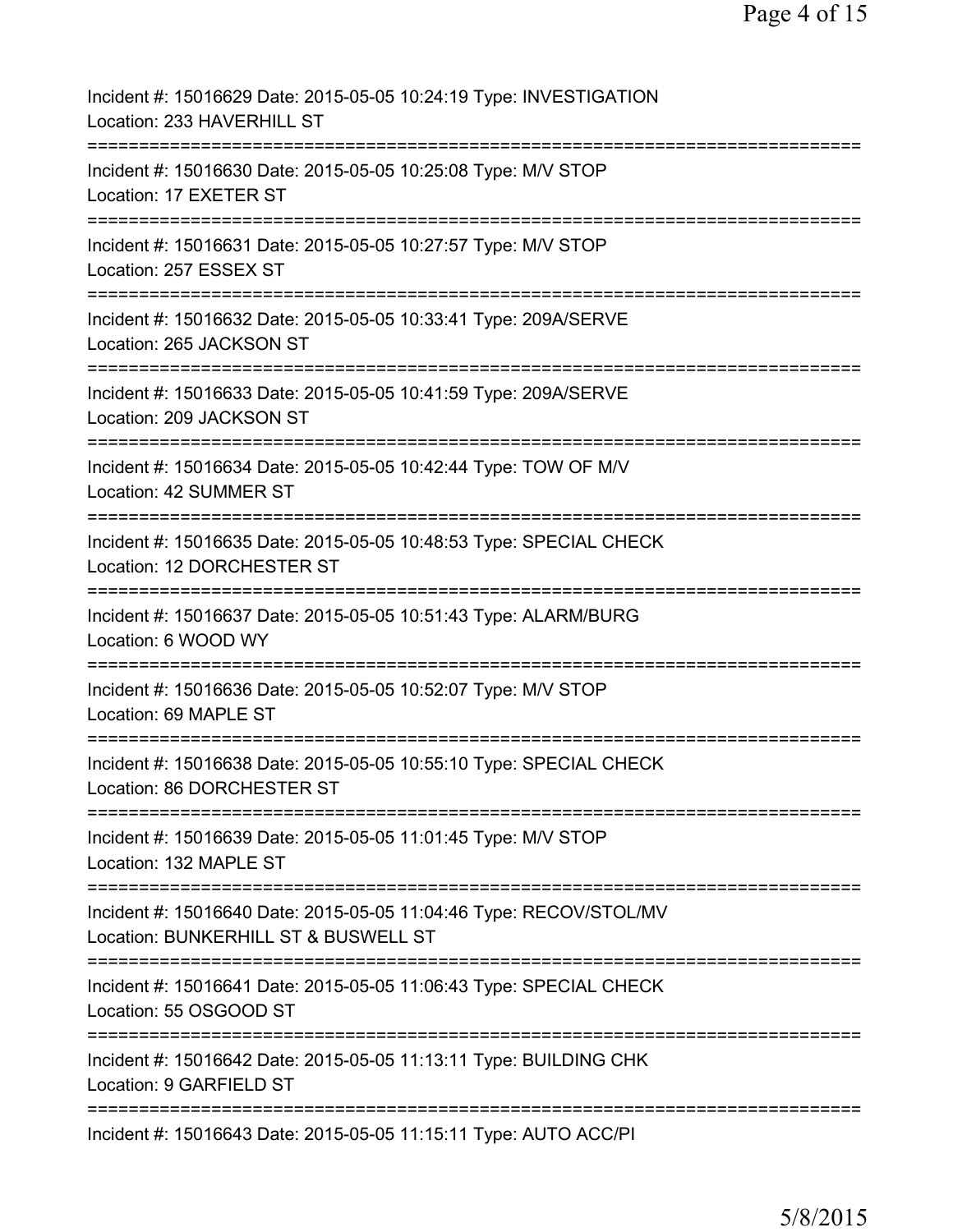Location: ANDOVER ST & FOSTER ST =========================================================================== Incident #: 15016644 Date: 2015-05-05 11:23:30 Type: AUTO ACC/UNK PI Location: BROADWAY & WATER ST =========================================================================== Incident #: 15016645 Date: 2015-05-05 11:29:50 Type: WARRANT SERVE Location: 205 BROADWAY =========================================================================== Incident #: 15016646 Date: 2015-05-05 11:46:28 Type: FRAUD Location: 246 BRUCE ST =========================================================================== Incident #: 15016647 Date: 2015-05-05 11:49:19 Type: ASSSIT OTHER PD Location: BOWDOIN ST & CLIFTON ST =========================================================================== Incident #: 15016648 Date: 2015-05-05 11:49:21 Type: SUS PERS/MV Location: ANDOVER ST & FOSTER ST =========================================================================== Incident #: 15016649 Date: 2015-05-05 11:57:50 Type: ALARM/BURG Location: 369 WATER ST =========================================================================== Incident #: 15016650 Date: 2015-05-05 12:02:41 Type: WIRE DOWN Location: 63 BUNKERHILL ST =========================================================================== Incident #: 15016651 Date: 2015-05-05 12:06:22 Type: INVESTIGATION Location: 323 SALEM ST =========================================================================== Incident #: 15016652 Date: 2015-05-05 12:29:58 Type: SUS PERS/MV Location: 243 ERVING AV =========================================================================== Incident #: 15016653 Date: 2015-05-05 12:31:23 Type: 911 HANG UP Location: 715A HAVERHILL ST =========================================================================== Incident #: 15016654 Date: 2015-05-05 12:44:10 Type: DOMESTIC/PROG Location: 29 ORCHARD ST #REAR FL 2ND =========================================================================== Incident #: 15016655 Date: 2015-05-05 13:01:42 Type: SUS PERS/MV Location: 83 HANCOCK ST =========================================================================== Incident #: 15016656 Date: 2015-05-05 13:14:05 Type: INVESTIGATION Location: PARTHUM SCHOOL / 255 E HAVERHILL ST =========================================================================== Incident #: 15016657 Date: 2015-05-05 13:17:06 Type: DISTURBANCE Location: 233 HAVERHILL ST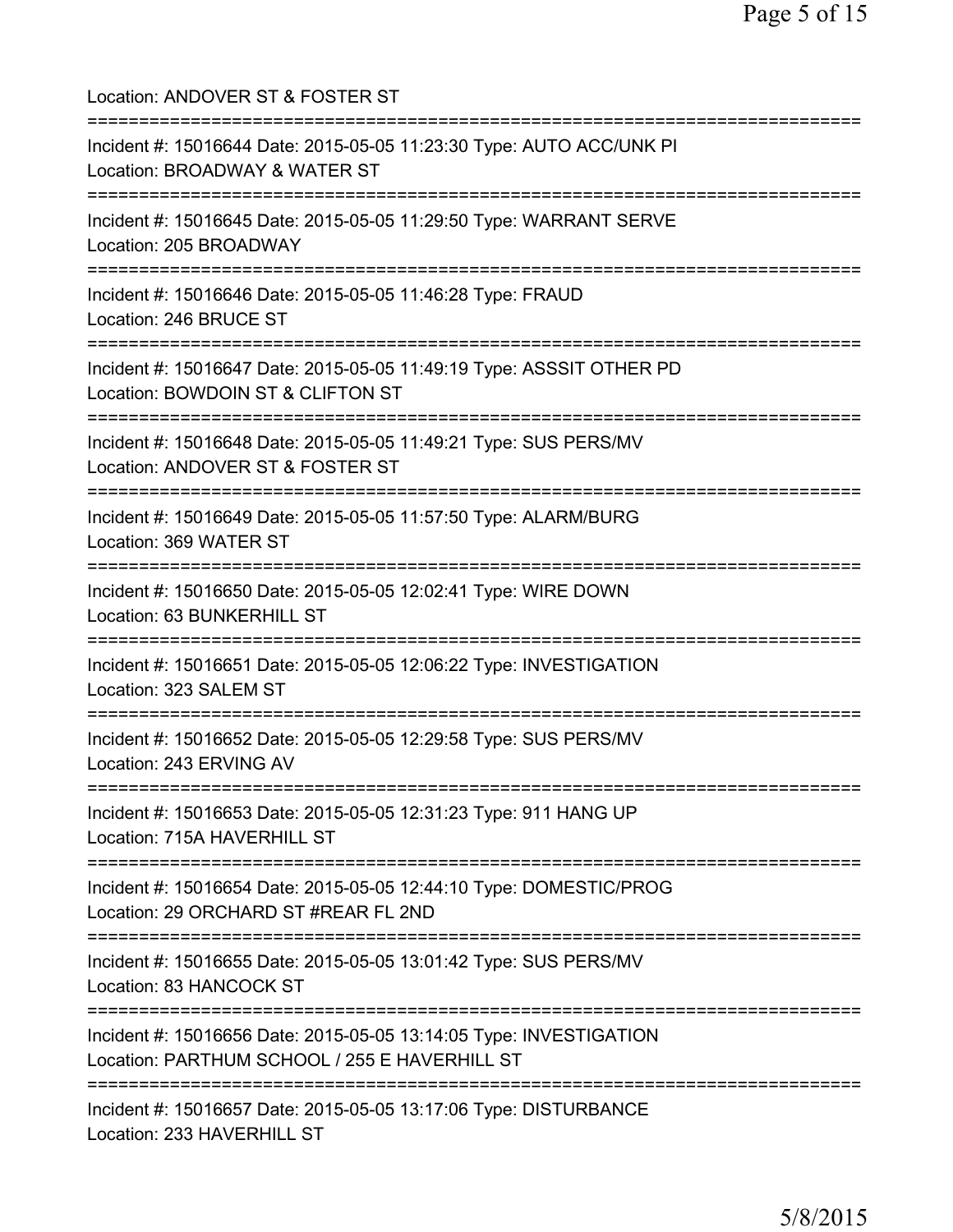| Incident #: 15016658 Date: 2015-05-05 13:32:46 Type: ASSSIT AMBULANC<br>Location: 149 LAWRENCE ST FL 3RD                                               |
|--------------------------------------------------------------------------------------------------------------------------------------------------------|
| Incident #: 15016660 Date: 2015-05-05 13:35:23 Type: CK WELL BEING<br>Location: BROOK ST                                                               |
| Incident #: 15016659 Date: 2015-05-05 13:37:19 Type: AUTO ACC/UNK PI<br>Location: 280 S UNION ST                                                       |
| Incident #: 15016661 Date: 2015-05-05 13:39:40 Type: AUTO ACC/NO PI<br>Location: MT VERNON ST & S BROADWAY<br>============================             |
| Incident #: 15016662 Date: 2015-05-05 13:40:34 Type: M/V STOP<br>Location: 220 LAWRENCE ST                                                             |
| Incident #: 15016663 Date: 2015-05-05 13:43:24 Type: SEX OFF. PAST<br>Location: 2 APPLETON ST                                                          |
| Incident #: 15016664 Date: 2015-05-05 14:03:21 Type: CK WELL BEING<br>Location: TAYLOR RENTAL / 637 ANDOVER ST<br>==================================== |
| Incident #: 15016665 Date: 2015-05-05 14:19:09 Type: COURT DOC SERVE<br>Location: 199 WILLOW ST                                                        |
| Incident #: 15016666 Date: 2015-05-05 14:22:24 Type: COURT DOC SERVE<br>Location: 199 WILLOW ST                                                        |
| Incident #: 15016667 Date: 2015-05-05 14:44:39 Type: SUS PERS/MV<br>Location: GROTON ST & S BROADWAY                                                   |
| Incident #: 15016668 Date: 2015-05-05 14:58:21 Type: DOMESTIC/PROG<br>Location: 204 S UNION ST #REAR FL 3RD                                            |
| Incident #: 15016669 Date: 2015-05-05 15:04:13 Type: AUTO ACC/NO PI<br>Location: 17 STORROW ST                                                         |
| Incident #: 15016670 Date: 2015-05-05 15:12:45 Type: AUTO ACC/NO PI<br>Location: 5 WATER ST                                                            |
| Incident #: 15016671 Date: 2015-05-05 15:13:33 Type: MV/BLOCKING<br>Location: HAMPSHIRE ST & TREMONT ST                                                |
|                                                                                                                                                        |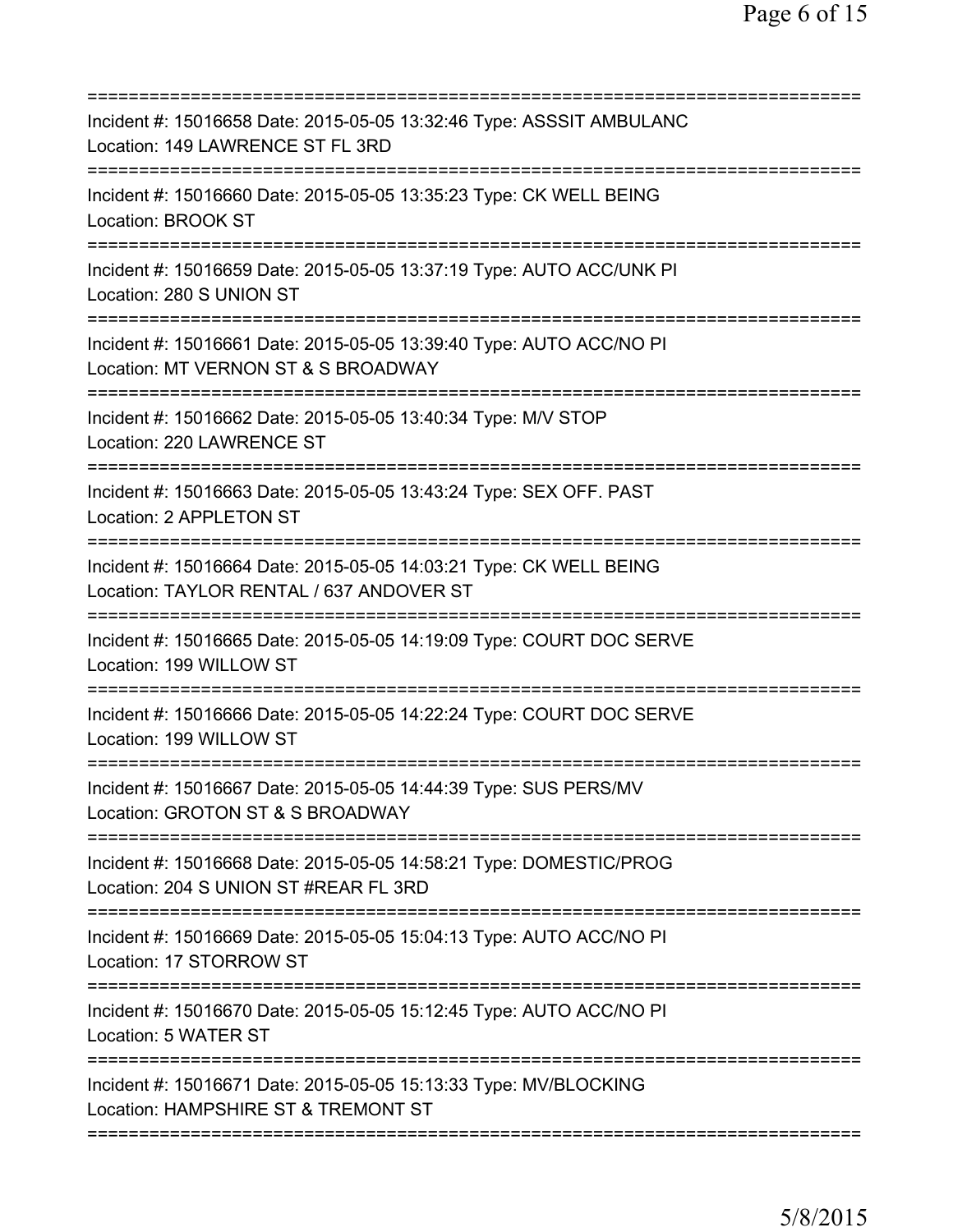| Incident #: 15016672 Date: 2015-05-05 15:15:16 Type: ALARM/BURG<br>Location: 28 NESMITH ST                               |
|--------------------------------------------------------------------------------------------------------------------------|
| Incident #: 15016673 Date: 2015-05-05 15:31:33 Type: AUTO ACC/NO PI<br>Location: 95 COMMON ST                            |
| Incident #: 15016674 Date: 2015-05-05 15:37:57 Type: M/V STOP<br>Location: HAMPSHIRE ST & LOWELL ST                      |
| Incident #: 15016675 Date: 2015-05-05 15:42:00 Type: SUICIDE ATTEMPT<br>Location: 140 OLIVE AV                           |
| Incident #: 15016677 Date: 2015-05-05 15:45:43 Type: STOL/MV/PAS<br>Location: 33 JORDAN ST                               |
| Incident #: 15016676 Date: 2015-05-05 15:46:12 Type: WOMAN DOWN<br>Location: FERNANDO SUPER MARKET / 354 BROADWAY        |
| Incident #: 15016678 Date: 2015-05-05 16:24:42 Type: ALARM/BURG<br>Location: UNITED CONGREGATIONAL CHURCH / 290 WATER ST |
| Incident #: 15016679 Date: 2015-05-05 16:47:13 Type: AUTO ACC/NO PI<br>Location: 231 FERRY ST<br>=====================   |
| Incident #: 15016680 Date: 2015-05-05 17:07:39 Type: B&E/MV/PAST<br>Location: 33 BERESFORD ST                            |
| Incident #: 15016681 Date: 2015-05-05 17:08:30 Type: NOISE ORD<br>Location: 113 JACKSON ST                               |
| Incident #: 15016682 Date: 2015-05-05 17:08:51 Type: DISTURBANCE<br>Location: 120 SYLVESTER ST                           |
| Incident #: 15016683 Date: 2015-05-05 17:21:37 Type: NOISE ORD<br>Location: 56 ELM ST                                    |
| Incident #: 15016684 Date: 2015-05-05 17:23:46 Type: HIT & RUN M/V<br>Location: FERRY ST & PROSPECT ST                   |
| Incident #: 15016685 Date: 2015-05-05 17:23:55 Type: 209A/VIOLATION<br>Location: 17 FERRY ST                             |
| Incident #: 15016686 Date: 2015-05-05 17:27:35 Type: AUTO ACC/NO PI                                                      |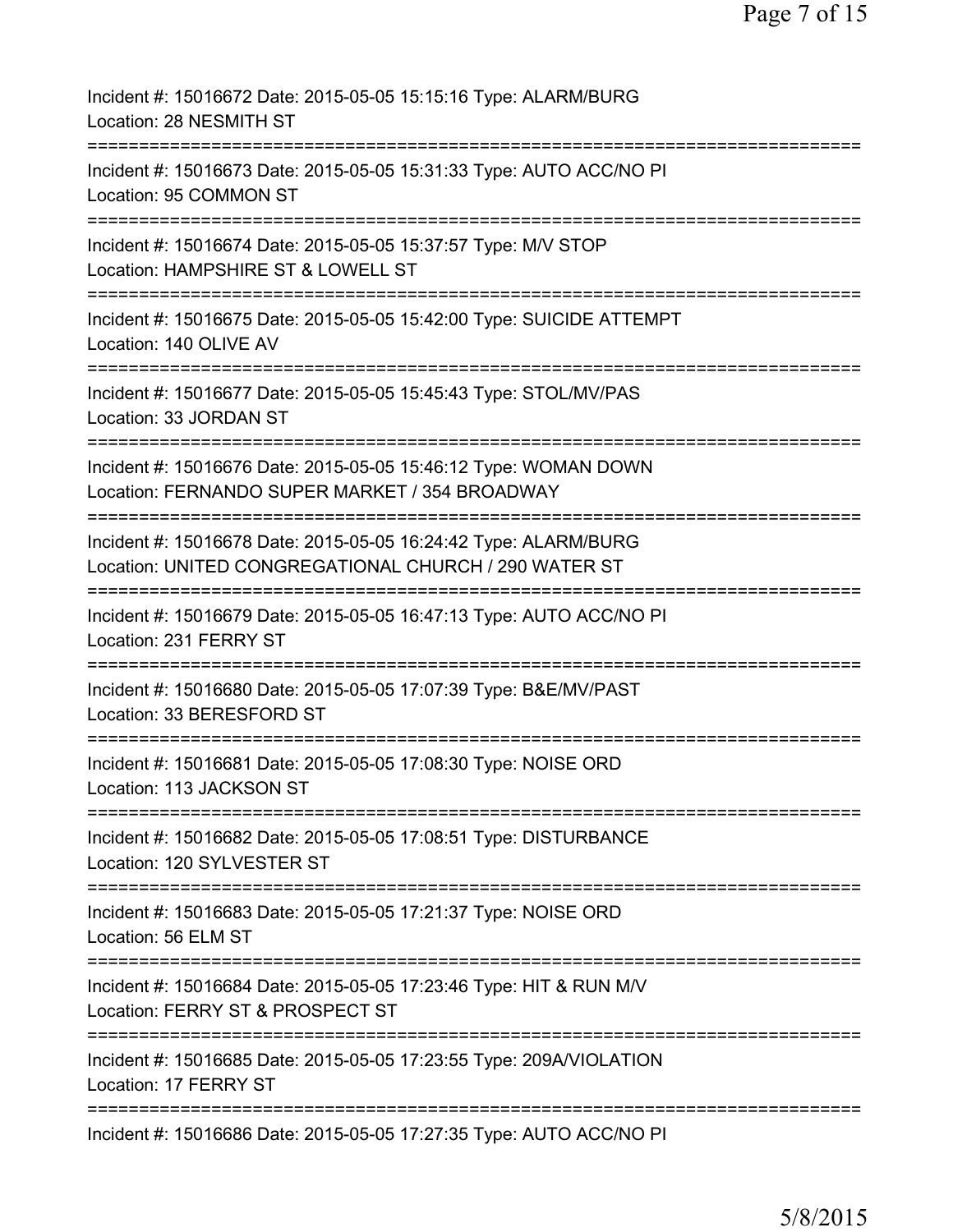| Location: MERRIMACK VALLEY CREDIT UNION / 500 MERRIMACK ST                                                                                      |
|-------------------------------------------------------------------------------------------------------------------------------------------------|
| Incident #: 15016687 Date: 2015-05-05 17:28:18 Type: UNWANTEDGUEST<br>Location: 85 NEWBURY ST                                                   |
| Incident #: 15016688 Date: 2015-05-05 17:30:04 Type: NOTIFICATION<br>Location: 55 SPRUCE ST FL 1                                                |
| Incident #: 15016689 Date: 2015-05-05 17:37:56 Type: CK WELL BEING<br>Location: COMMON ST & JACKSON ST<br>====================================  |
| Incident #: 15016690 Date: 2015-05-05 17:39:49 Type: TRESPASSING<br>Location: MCDONALDS / 50 BROADWAY<br>;===================================   |
| Incident #: 15016691 Date: 2015-05-05 17:46:02 Type: M/V STOP<br>Location: E HAVERHILL ST & HAVERHILL ST<br>=================================== |
| Incident #: 15016692 Date: 2015-05-05 17:51:28 Type: M/V STOP<br>Location: COMMON ST & LAWRENCE ST                                              |
| Incident #: 15016693 Date: 2015-05-05 17:57:28 Type: M/V STOP<br>Location: BROADWAY & LOWELL ST                                                 |
| Incident #: 15016694 Date: 2015-05-05 17:58:43 Type: HIT & RUN M/V<br>Location: BRADFORD ST & FRANKLIN ST                                       |
| Incident #: 15016695 Date: 2015-05-05 17:59:49 Type: M/V STOP<br>Location: HAVERHILL ST & WEST ST                                               |
| ===================================<br>Incident #: 15016696 Date: 2015-05-05 18:02:27 Type: DRUG OVERDOSE<br>Location: 29 BOEHM ST FL 1         |
| Incident #: 15016697 Date: 2015-05-05 18:05:44 Type: DISTURBANCE<br>Location: HAMLET ST & S BOWDOIN ST                                          |
| Incident #: 15016698 Date: 2015-05-05 18:07:54 Type: M/V STOP<br>Location: METHUEN ST & UNION ST                                                |
| Incident #: 15016699 Date: 2015-05-05 18:10:27 Type: M/V STOP<br>Location: BROADWAY & LOWELL ST                                                 |
| Incident #: 15016700 Date: 2015-05-05 18:12:08 Type: WARRANT SERVE<br>Location: HAVERHILL ST & JACKSON ST                                       |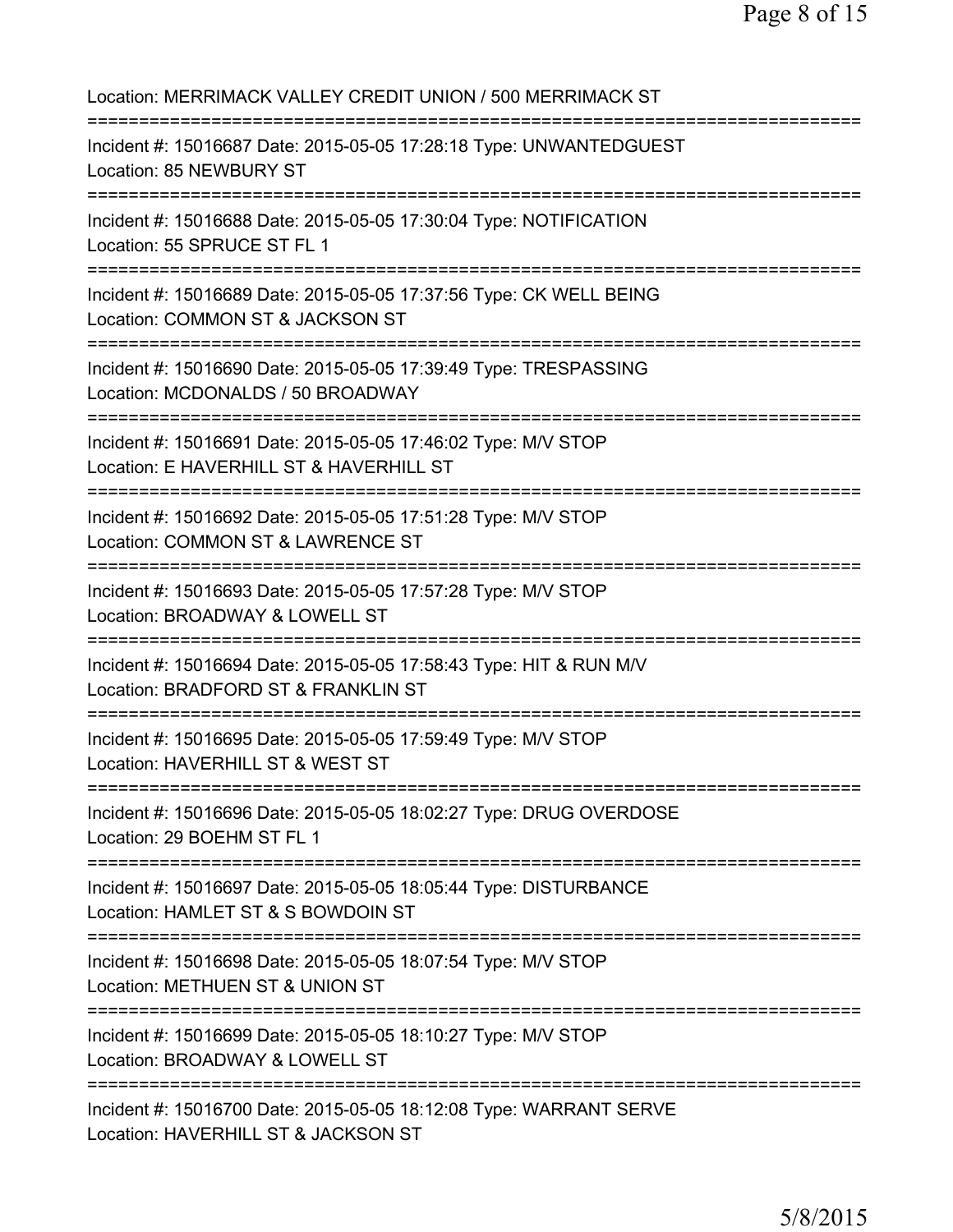| =========================                                                                                                                                 |
|-----------------------------------------------------------------------------------------------------------------------------------------------------------|
| Incident #: 15016701 Date: 2015-05-05 18:15:00 Type: M/V STOP<br>Location: BROADWAY & CEDAR ST                                                            |
| Incident #: 15016702 Date: 2015-05-05 18:23:16 Type: M/V STOP<br>Location: 108 OXFORD ST                                                                  |
| Incident #: 15016703 Date: 2015-05-05 18:23:25 Type: NOISE ORD<br>Location: 56 ELM ST                                                                     |
| Incident #: 15016704 Date: 2015-05-05 18:25:02 Type: M/V STOP<br>Location: 47 BRADFORD ST                                                                 |
| Incident #: 15016705 Date: 2015-05-05 18:36:10 Type: MV/BLOCKING<br><b>Location: BICKNELL TER</b>                                                         |
| Incident #: 15016706 Date: 2015-05-05 18:36:26 Type: SUICIDE ATTEMPT<br>Location: 360 MERRIMACK ST #B9 - H                                                |
| Incident #: 15016707 Date: 2015-05-05 18:44:29 Type: M/V STOP<br>Location: 344 LOWELL ST                                                                  |
| Incident #: 15016708 Date: 2015-05-05 18:47:59 Type: UNKNOWN PROB<br>Location: 204 S UNION ST #RIGHT FL 2                                                 |
| Incident #: 15016709 Date: 2015-05-05 18:52:41 Type: SERVE 209A<br>Location: 34 BYRON AV                                                                  |
| ================<br>Incident #: 15016710 Date: 2015-05-05 18:53:50 Type: GENERAL SERV<br>Location: METHUEN ST & UNION ST                                  |
| Incident #: 15016711 Date: 2015-05-05 18:58:37 Type: DISTURBANCE<br>Location: 130 SPRINGFIELD ST FL 3                                                     |
| Incident #: 15016712 Date: 2015-05-05 19:03:51 Type: M/V STOP<br>Location: BROADWAY & LOWELL ST                                                           |
| Incident #: 15016713 Date: 2015-05-05 19:04:43 Type: M/V STOP<br>Location: ESSEX ST & HAMPSHIRE ST                                                        |
| =============================<br>=================<br>Incident #: 15016714 Date: 2015-05-05 19:07:21 Type: PARK & WALK<br>Location: FITZ ST & LAWRENCE ST |
|                                                                                                                                                           |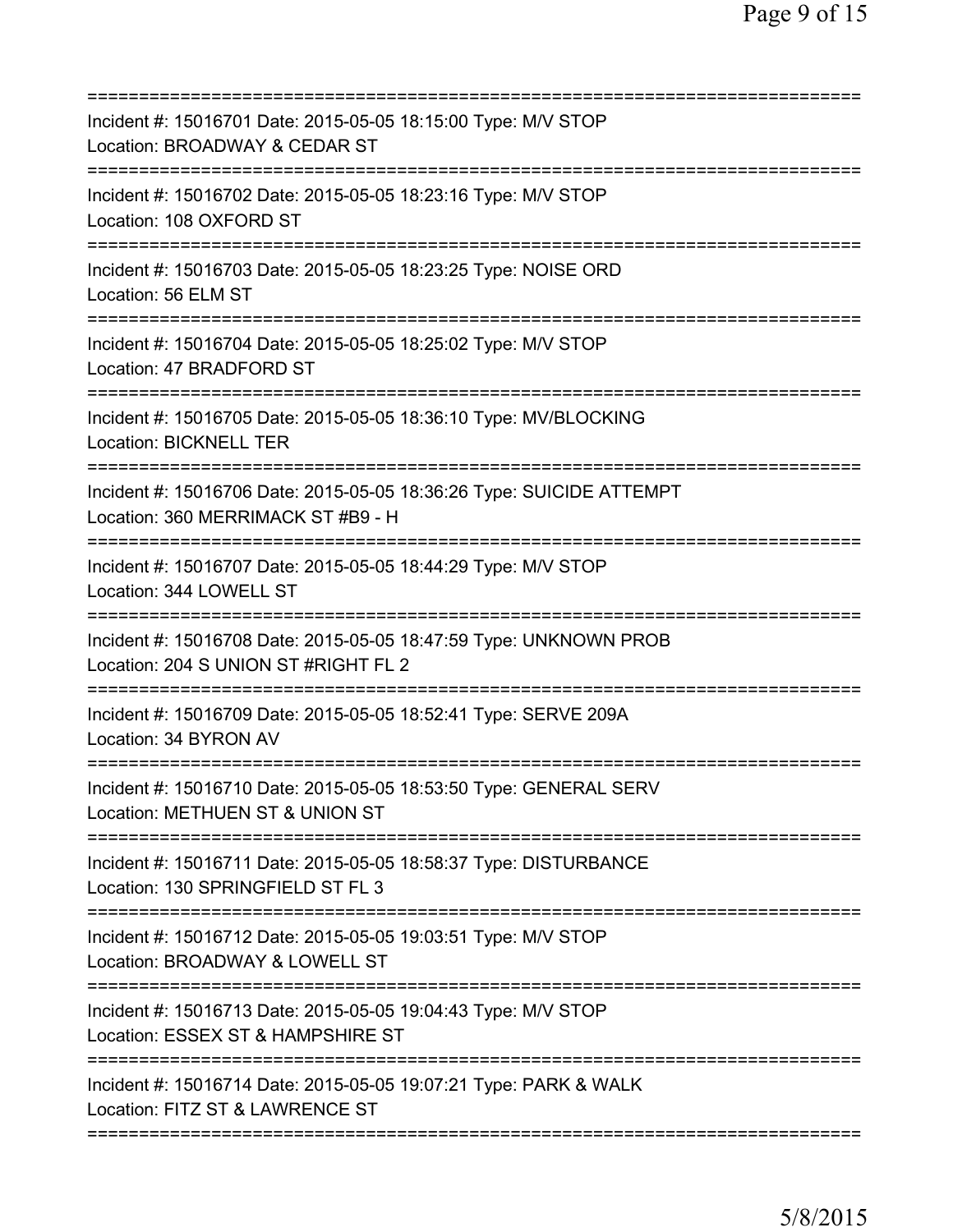| Incident #: 15016715 Date: 2015-05-05 19:09:12 Type: M/V STOP<br>Location: AMESBURY ST & HAVERHILL ST           |
|-----------------------------------------------------------------------------------------------------------------|
| Incident #: 15016716 Date: 2015-05-05 19:10:14 Type: NOISE ORD<br>Location: 40 CAMBRIDGE ST                     |
| Incident #: 15016717 Date: 2015-05-05 19:13:49 Type: M/V STOP<br>Location: DORCHESTER ST & S UNION ST           |
| Incident #: 15016718 Date: 2015-05-05 19:18:35 Type: MISSING PERS<br>Location: 89 SUMMER ST                     |
| Incident #: 15016719 Date: 2015-05-05 19:25:41 Type: M/V STOP<br><b>Location: 40 LAWRENCE ST</b>                |
| Incident #: 15016720 Date: 2015-05-05 19:30:05 Type: M/V STOP<br>Location: 15 CROSS ST                          |
| Incident #: 15016721 Date: 2015-05-05 19:33:27 Type: RECOV/STOL/MV<br>Location: 34 SHAWSHEEN CT                 |
| :============:<br>Incident #: 15016723 Date: 2015-05-05 19:35:38 Type: UNWANTEDGUEST<br>Location: 144 BUTLER ST |
| Incident #: 15016722 Date: 2015-05-05 19:35:39 Type: COURT DOC SERVE<br>Location: 42 JUNIPER ST                 |
| Incident #: 15016724 Date: 2015-05-05 19:42:52 Type: DRUG OVERDOSE<br>Location: 21 WEST ST                      |
| Incident #: 15016725 Date: 2015-05-05 19:43:59 Type: NOISE ORD<br>Location: 441 HIGH ST                         |
| Incident #: 15016726 Date: 2015-05-05 19:44:54 Type: NOISE ORD<br>Location: 35 WASHINGTON ST                    |
| Incident #: 15016727 Date: 2015-05-05 19:45:23 Type: NEIGHBOR PROB<br>Location: 3 KINGSTON ST FL 3              |
| Incident #: 15016728 Date: 2015-05-05 19:52:15 Type: LOUD NOISE<br>Location: 28 PEMBROKE DR                     |
| Incident #: 15016729 Date: 2015-05-05 19:57:57 Type: SUS PERS/MV                                                |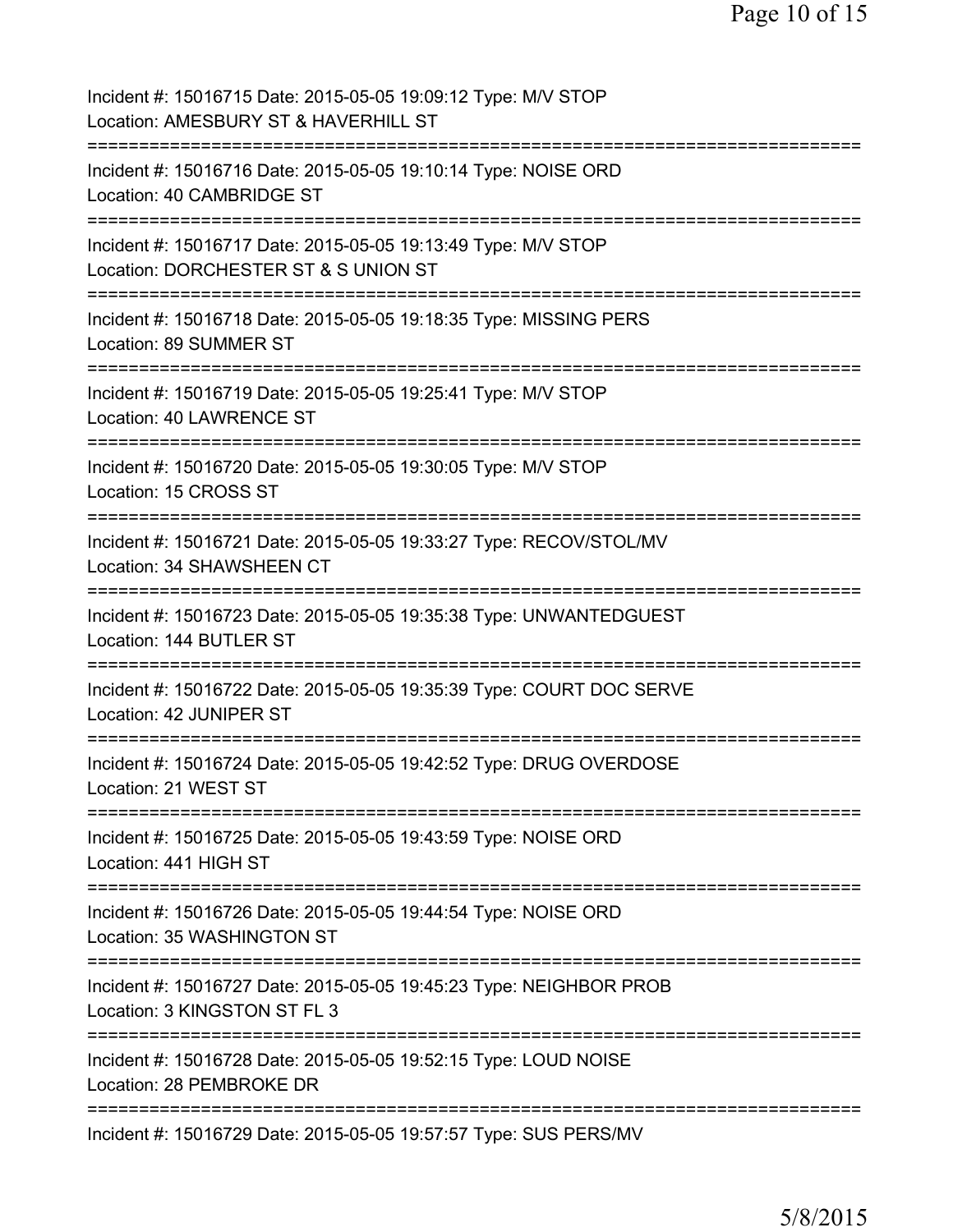| <b>Location: WEARE ST</b>                                                                                                                |
|------------------------------------------------------------------------------------------------------------------------------------------|
| Incident #: 15016730 Date: 2015-05-05 20:12:39 Type: FIRE WORKS<br>Location: 55 DANA ST                                                  |
| Incident #: 15016731 Date: 2015-05-05 20:14:54 Type: GENERAL SERV<br>Location: 144 BUTLER ST                                             |
| Incident #: 15016732 Date: 2015-05-05 20:27:59 Type: MEDIC SUPPORT<br>Location: 14 PROSPECT WY FL 2<br>.================================ |
| Incident #: 15016733 Date: 2015-05-05 20:32:07 Type: A&B PROG<br>Location: 73 SHAWSHEEN RD FL 3                                          |
| Incident #: 15016734 Date: 2015-05-05 20:35:29 Type: M/V STOP<br>Location: FRANKLIN ST & TREMONT ST<br>==============================    |
| Incident #: 15016735 Date: 2015-05-05 20:41:57 Type: M/V STOP<br>Location: 90 CROSS ST                                                   |
| Incident #: 15016736 Date: 2015-05-05 20:47:23 Type: M/V STOP<br>Location: BROADWAY & HAVERHILL ST                                       |
| Incident #: 15016737 Date: 2015-05-05 20:49:41 Type: NOISE ORD<br>Location: 40 CAMBRIDGE ST                                              |
| Incident #: 15016738 Date: 2015-05-05 20:51:26 Type: LARCENY/PAST<br>Location: 127 GARDEN ST FL 1ST                                      |
| =========================<br>Incident #: 15016739 Date: 2015-05-05 20:59:26 Type: M/V STOP<br>Location: FERN ST & LAWRENCE ST            |
| Incident #: 15016740 Date: 2015-05-05 21:04:50 Type: M/V STOP<br>Location: BROADWAY & LOWELL ST                                          |
| Incident #: 15016741 Date: 2015-05-05 21:10:33 Type: M/V STOP<br>Location: FARLEY ST & S BROADWAY                                        |
| =================<br>Incident #: 15016742 Date: 2015-05-05 21:18:51 Type: M/V STOP<br>Location: FRONT ST & S BROADWAY                    |
| ==================<br>Incident #: 15016743 Date: 2015-05-05 21:22:46 Type: M/V STOP<br>Location: BROADWAY & PARK ST                      |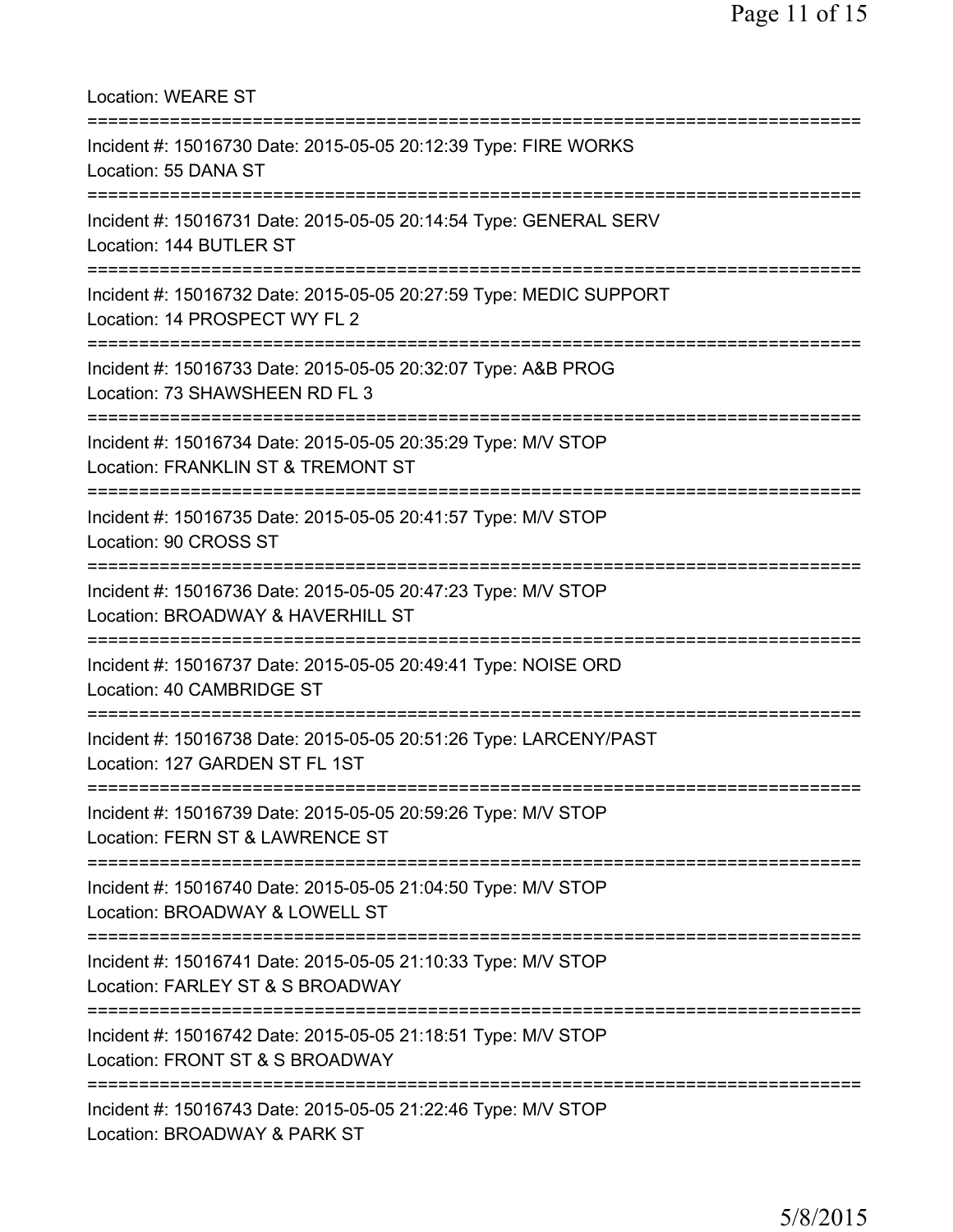| Incident #: 15016744 Date: 2015-05-05 21:25:26 Type: M/V STOP<br>Location: FERGUSON ST & S BROADWAY                            |
|--------------------------------------------------------------------------------------------------------------------------------|
| Incident #: 15016745 Date: 2015-05-05 21:43:47 Type: EXTRA SURVEIL<br>Location: BROOKFIELD ST & LENOX ST                       |
| Incident #: 15016746 Date: 2015-05-05 21:55:41 Type: NOISE ORD<br>Location: 65 MANCHESTER ST                                   |
| Incident #: 15016747 Date: 2015-05-05 22:01:34 Type: M/V STOP<br>Location: BROADWAY & LOWELL ST<br>:========================   |
| Incident #: 15016749 Date: 2015-05-05 22:03:18 Type: M/V STOP<br>Location: BROADWAY & LOWELL ST                                |
| Incident #: 15016750 Date: 2015-05-05 22:03:34 Type: THREATS<br>Location: 112 MAPLE ST                                         |
| Incident #: 15016748 Date: 2015-05-05 22:03:35 Type: COURT DOC SERVE<br>Location: 42 JUNIPER ST                                |
| Incident #: 15016751 Date: 2015-05-05 22:04:40 Type: M/V STOP<br>Location: BROADWAY & LOWELL ST                                |
| Incident #: 15016752 Date: 2015-05-05 22:06:16 Type: M/V STOP<br>Location: BROADWAY & LOWELL ST                                |
| Incident #: 15016753 Date: 2015-05-05 22:07:21 Type: M/V STOP<br>Location: BROADWAY & LOWELL ST                                |
| ===========================<br>Incident #: 15016754 Date: 2015-05-05 22:08:23 Type: M/V STOP<br>Location: BROADWAY & LOWELL ST |
| Incident #: 15016755 Date: 2015-05-05 22:09:40 Type: M/V STOP<br>Location: BROADWAY & LOWELL ST                                |
| Incident #: 15016757 Date: 2015-05-05 22:10:53 Type: M/V STOP<br>Location: BROADWAY & LOWELL ST                                |
| Incident #: 15016756 Date: 2015-05-05 22:11:09 Type: M/V STOP<br>Location: BROADWAY & TREMONT ST                               |
|                                                                                                                                |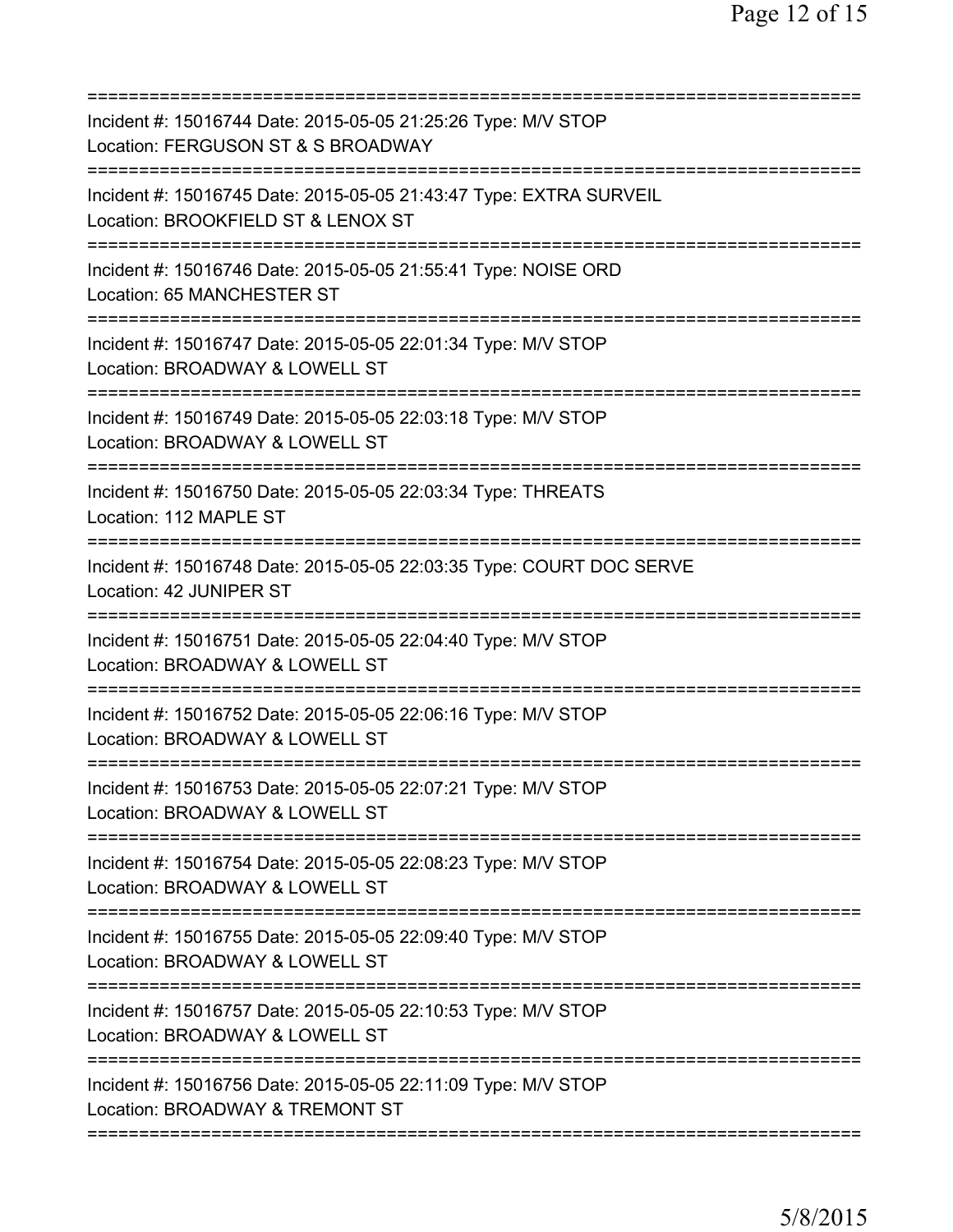| Incident #: 15016758 Date: 2015-05-05 22:11:48 Type: M/V STOP<br>Location: BROADWAY & LOWELL ST                                                                       |
|-----------------------------------------------------------------------------------------------------------------------------------------------------------------------|
| Incident #: 15016759 Date: 2015-05-05 22:12:52 Type: M/V STOP<br>Location: BROADWAY & LOWELL ST                                                                       |
| Incident #: 15016760 Date: 2015-05-05 22:13:59 Type: M/V STOP<br>Location: BROADWAY & LOWELL ST                                                                       |
| Incident #: 15016761 Date: 2015-05-05 22:14:57 Type: M/V STOP<br>Location: BROADWAY & LOWELL ST                                                                       |
| Incident #: 15016762 Date: 2015-05-05 22:15:49 Type: M/V STOP<br>Location: BROADWAY & LOWELL ST                                                                       |
| Incident #: 15016764 Date: 2015-05-05 22:16:13 Type: DOMESTIC/PROG<br>Location: HAVERHILL ST & NEWBURY ST                                                             |
| Incident #: 15016763 Date: 2015-05-05 22:17:03 Type: M/V STOP<br>Location: BROADWAY & LOWELL ST                                                                       |
| Incident #: 15016765 Date: 2015-05-05 22:26:13 Type: DISTURBANCE<br>Location: 29 ORCHARD ST                                                                           |
| Incident #: 15016766 Date: 2015-05-05 22:36:34 Type: DISTURBANCE<br>Location: 29 KENDRICK ST FL 1                                                                     |
| Incident #: 15016767 Date: 2015-05-05 22:37:03 Type: EXTRA SURVEIL<br>Location: BROOKFIELD ST & LENOX ST                                                              |
| Incident #: 15016768 Date: 2015-05-05 22:46:59 Type: B&E/MV/PAST<br>Location: HAMPSHIRE ST & TREMONT ST                                                               |
| Incident #: 15016769 Date: 2015-05-05 22:48:41 Type: M/V STOP<br>Location: BENNINGTON ST & LAWRENCE ST<br>============================<br>=========================== |
| Incident #: 15016770 Date: 2015-05-05 22:54:59 Type: M/V STOP<br>Location: AMESBURY ST & ESSEX ST                                                                     |
| Incident #: 15016771 Date: 2015-05-05 22:56:12 Type: M/V STOP<br>Location: ISLAND ST & UNION ST                                                                       |
| Incident #: 15016772 Date: 2015-05-05 22:57:43 Type: TOW/REPOSSED                                                                                                     |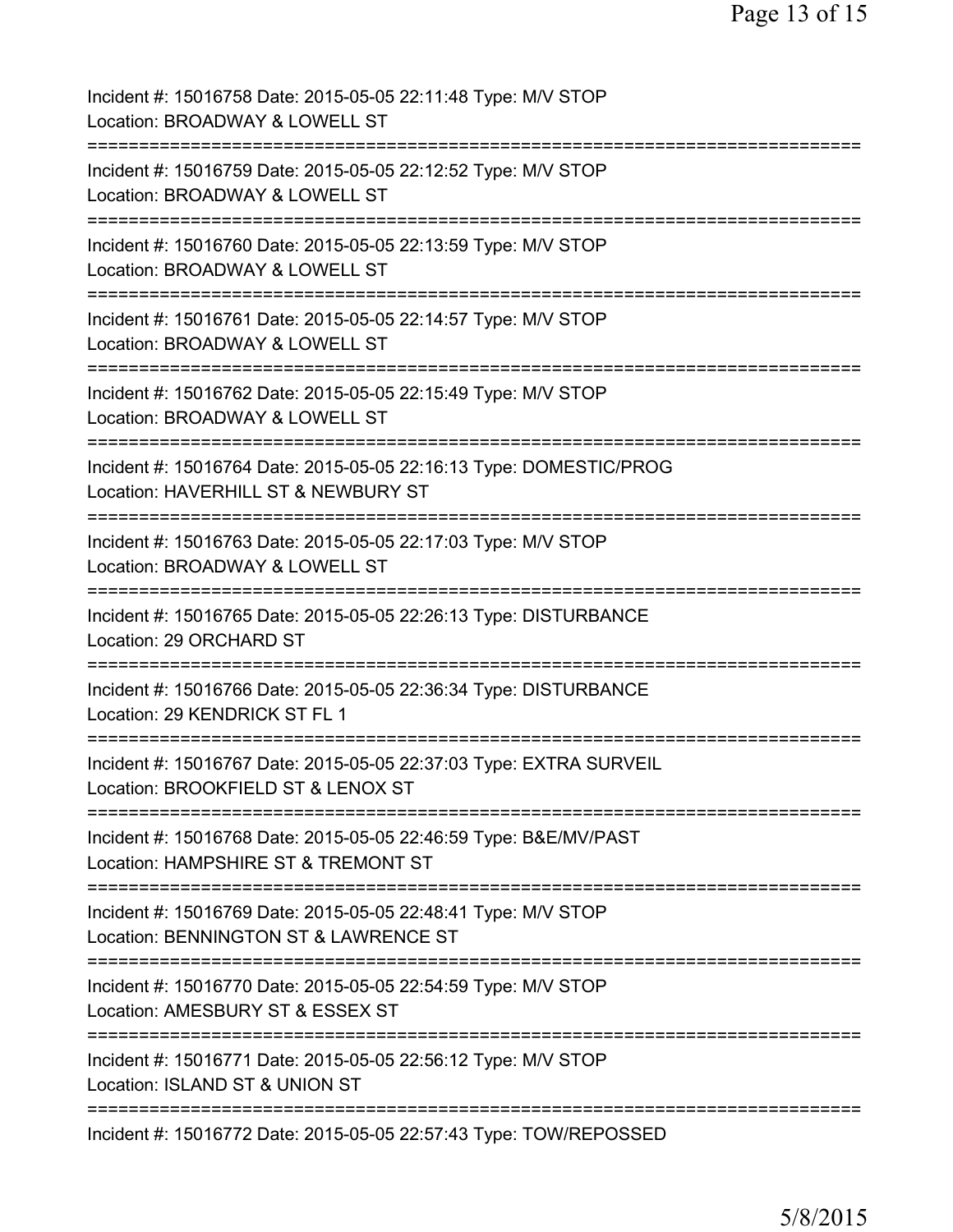Location: 103 HIGH ST =========================================================================== Incident #: 15016773 Date: 2015-05-05 23:00:40 Type: M/V STOP Location: 414 COMMON ST =========================================================================== Incident #: 15016774 Date: 2015-05-05 23:01:32 Type: M/V STOP Location: 414 COMMON ST =========================================================================== Incident #: 15016775 Date: 2015-05-05 23:02:59 Type: M/V STOP Location: 600 ESSEX ST =========================================================================== Incident #: 15016776 Date: 2015-05-05 23:05:52 Type: M/V STOP Location: 275 ESSEX ST =========================================================================== Incident #: 15016777 Date: 2015-05-05 23:16:34 Type: DISTURBANCE Location: GLENN ST & SHEPARD ST =========================================================================== Incident #: 15016778 Date: 2015-05-05 23:22:40 Type: M/V STOP Location: MAY ST & RAILROAD ST =========================================================================== Incident #: 15016779 Date: 2015-05-05 23:23:08 Type: FIGHT Location: 353 ELM ST =========================================================================== Incident #: 15016780 Date: 2015-05-05 23:38:58 Type: NOISE ORD Location: 123 MAY ST =========================================================================== Incident #: 15016781 Date: 2015-05-05 23:39:30 Type: M/V STOP Location: COMMON ST & HAMPSHIRE ST =========================================================================== Incident #: 15016782 Date: 2015-05-05 23:43:30 Type: SUS PERS/MV Location: 64 NEWTON ST =========================================================================== Incident #: 15016783 Date: 2015-05-05 23:50:05 Type: M/V STOP Location: CANAL ST & MARSTON ST =========================================================================== Incident #: 15016784 Date: 2015-05-05 23:50:51 Type: M/V STOP Location: ESSEX ST & NEWBURY ST =========================================================================== Incident #: 15016785 Date: 2015-05-05 23:53:03 Type: TRESPASSING Location: 101 AMESBURY ST =========================================================================== Incident #: 15016786 Date: 2015-05-05 23:56:32 Type: M/V STOP Location: PLATT ST & WOODLAND ST